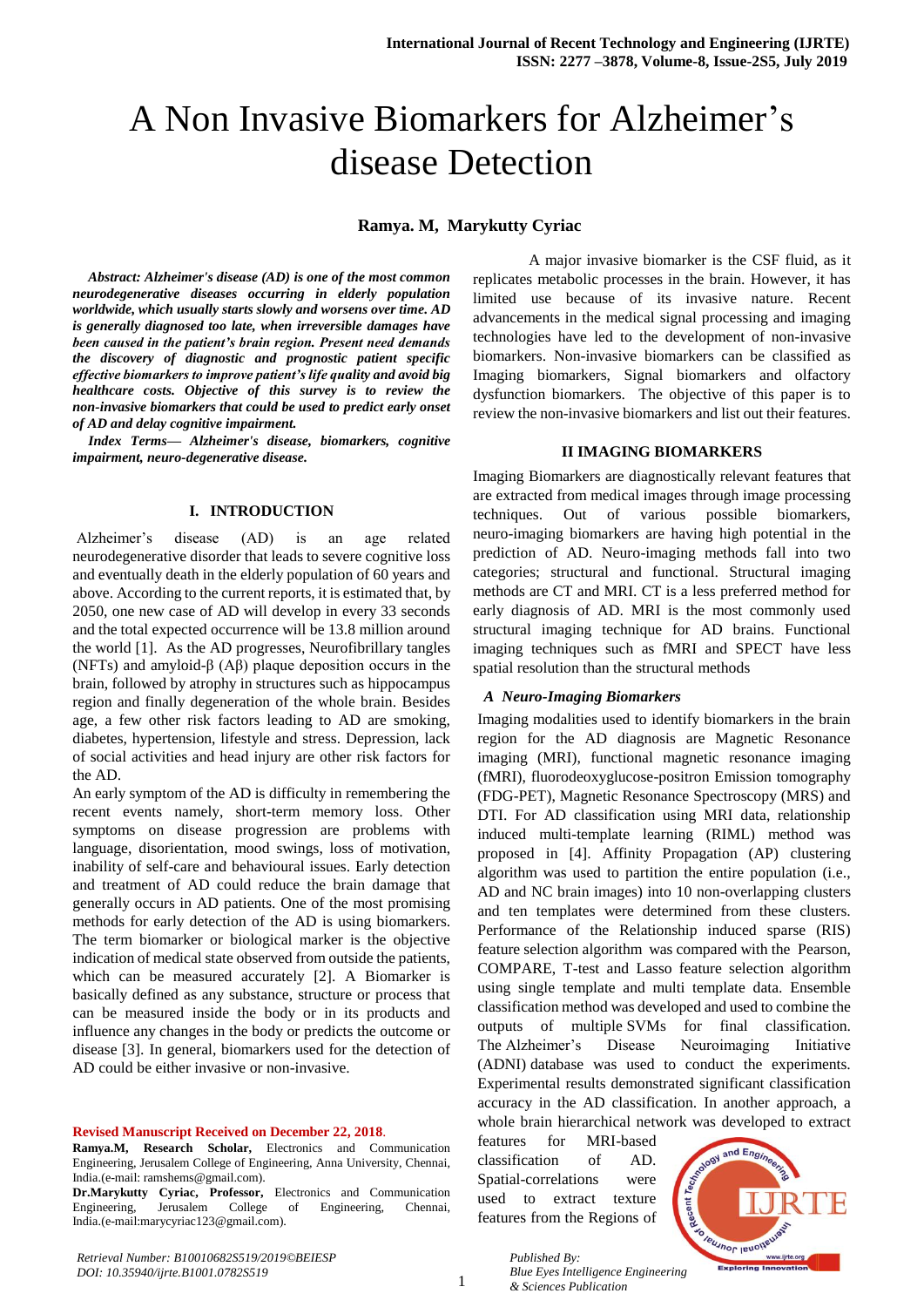interest (ROIs). Multiple kernel classifier (MKBoost) was used to classify Health controls (HC), MCI, MCI converted to AD (MCIc), MCI not converted to AD (MCInc) and AD [5]. In another study, multiple magnetic resonance features such as hippocampal volume, tensor-based morphometry, cortical thickness and a novel technique based on manifold learning were used to classify images. An improvement in classification was obtained with linear discriminant analysis (LDA) than support vector machines classifier [6]. A statistical, automated brain MRI diagnostic system was developed in [7] with a two-stage algorithm for normal and (AD) MRIs differentiation. After pre-processing steps with the morphological and low pass filter, intensity histogram was computed for each image and mean and standard deviation were calculated.

 A method using Discrete Wavelet Transform (DWT) for feature extraction, Principal Component Analysis (PCA) for feature reduction, and Normalized Mutual Information Feature Selection (NMIFS) algorithm for feature selection was proposed in [8]. SVM classifier was used for the classification. It was found that the use of dimensionality reduction led to a reduced classification accuracy. A methodology for computer-aided diagnosis was presented and demonstrated using simulated and real data, that it appears robust to small variations in MRI acquisition parameters. The results showed that SVMs are marginally superior to LDA and quadratic discriminant analysis (QDA) classification techniques. The MR-based calculation could cut the diagnosis error by a factor of two. This could have profound implication in managing the suspected AD candidates [9]. A diffusion model with impulsive sources over the brain connectivity network was suggested to model the progress of brain atrophy. Atrophy sources were reliably estimated by imposing the sparse regularization on the source distribution. An efficient gradient descent method was adopted to solve the inverse problem of tracking back the diffusion sources. The changes of brain atrophy patterns were effectively predicted by this model. Possible origins and progression of the diseases in an early stage was easily understood by using longitudinal MRI data in this diffusion model [10].

Machine learning tools were employed to detect the selectively affected brain regions using the data gathered in a fMRI study of demented and non-demented patients. For analysing these kinds of data, SVM-based classifier (sequential minimal optimization-SMO) and voxel selector (Random feature elimination-RFE) was highlighted as the best-suited data mining approaches [11]. Optimally-discriminative voxel-based analysis (ODVBA) frame work was proposed to precisely describe the shape and location of structural abnormality in the brain region of the MRI images. Classification rate was determined with ODVBA than traditional statistical parametric mapping (SPM) and the nonparametric SPM (SnPM) in [12].

A novel regularized, clustering method CHIMERA [13] was proposed to analyse the heterogeneity of AD. Two patient groups, corresponding to distinct pathological brain atrophy patterns were recognized by CHIMERA using structural MRI of AD patients. MMSE score, Alzheimer's Disease Assessment Scale-Cognitive Subscale (ADAS-cog) 11 score and ADAS-cog 13 score were used to analyse the clinical cognitive performance of the two sub groups. Early and late onset AD subtypes which displays significant differences in cognitive performance were discovered by CHIMERA. Compared to K -means and hierarchical Ward clustering improved clustering results were produced by CHIMERA. Healthy, aged and typical AD brains with different characterization of brain volumetric changes were modelled based on time-resolved 3-D Monte Carlo simulation from MRI data. In the results, the important difference of prefrontal cortex structure could be observed among aged, healthy, and AD brain with various source–detector separations in Sagittal view. The AD brain has larger CSF and smaller grey matter (GM) and white matter (WM) than the other cases were identified in this proposed work [14].

A landmark-based feature extraction method [15] which is 50 times faster was proposed for AD classification. Time consuming approaches like nonlinear registration and tissue segmentation were not used in this work. AD landmarks capable of differentiating AD subjects from HCs were identified using an efficient technique based on a shape-constrained regression-forest algorithm in the training stage. Detection accuracy can be improved by identifying the extra set of salient and consistent landmarks. SVM classifier that is capable of predicting the AD condition was trained using the identified landmarks .The performance of the SVM classifier is comparable to, or even better than that achieved by existing region-based and voxel-based methods.

 The Structural MRI markers support earlier and more-precise diagnosis and measurement of progression of AD. The existence of atrophy of medial temporal structures was a partially validated candidate marker for early diagnosis of the disease at the MCI stage. Rates of whole-brain and hippocampal atrophy were sensitive and powerful markers of progression of neurodegenerative disease. Structural imaging changes were present at the crossroads between the molecular pathology of AD and the clinical and cognitive decline that follow from that pathology. Structural imaging contributes to improved early diagnosis of AD and to the search for treatments to slow or prevent this devastating disease [16].

An inherent structure-based multi view learning (ISML) method was developed with feature representation generated from multiple templates for AD/MCI classification. Specific SVM classifier was learned using selected features in each view space. Results of multiple SVMs were fused together by a majority voting strategy. The efficacy of the proposed method was evaluated on a cohort of subjects with MRI baseline data, Mini-Mental State Examination (MMSE) and Clinical Dementia Rating (CDR) from the ADNI database. Better accuracies for AD versus normal controls (NC), progressive MCI (pMCI) versus NC, and pMCI versus stable MCI (sMCI) classification tasks were obtained in [17].

A unique sparse learning method called temporally constrained group least absolute shrinkage and selection

operator (tgLASSO) was recommended for longitudinal analysis of data with multiple time points.



2

*Published By: Blue Eyes Intelligence Engineering & Sciences Publication*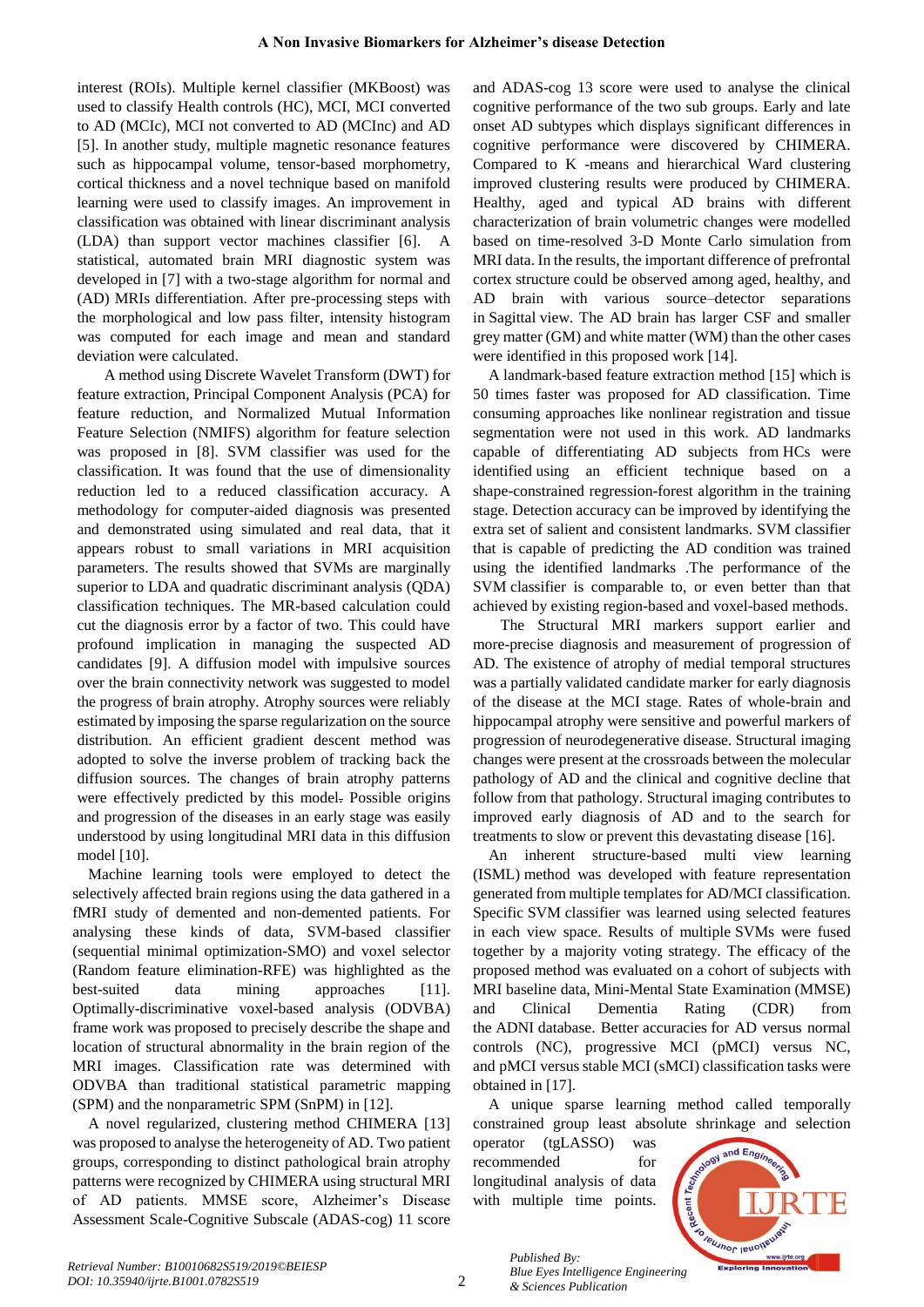## **International Journal of Recent Technology and Engineering (IJRTE) ISSN: 2277 –3878, Volume-8, Issue-2S5, July 2019**

MRI data and clinical scores including MMSE and ADAS-Cog were used as the multimodal input data. An efficient iterative optimization algorithm was improved for solving the new objective function. Improvement in Regression performance and discovery of the disease related imaging biomarkers were achieved in [18].

Hippocampal texture had a considerably higher differentiation between stable MCIs and MCI-to-AD converters within 24 months than hippocampal volume. A bilateral hippocampal texture score was computed by combining a texture descriptor and a SVM. Both texture and volume correlated with MMSE. In contrast, only texture correlated with Addenbrooke's cognitive Examination (ACE). In addition, a significant correlation between texture and hippocampal fluorodeoxy glucose-positron Emission tomography (FDG-PET) uptake was found. And the combined texture and volume did not significantly improve diagnostic or prognostic area under the receiver operating characteristic curve (AUC) compared to texture alone [19].

The proposed method TANNN [20] merges Statistical and Data comparisons classification methods. Very high performance was achieved when compared with other classification techniques such as K-Nearest Neighbour algorithm (KNN), SVM, Decision Tree (DT), and Naïve Bayes. Relatively fast classification and high detection rate could be achieved with this technique. This method is best suited for real-time classification tasks. The MR images and Magnetic Resonance Spectroscopy (MRS) of the three real Alzheimer datasets was analysed and results indicated that the patient Prevalence of AD doubles every 5 years of life after age 60.

 A discriminative sparse learning framework with multi relation regularization was used for feature selection of MRI and positron emission tomography (PET) imaging biomarkers. Two new regularization terms was considered in a novel objective function. Discriminative learning was developed to jointly discover the internal relationship for AD/MCI classification. The effectiveness was demonstrated by comparing with the state-of-the-art methods for both clinical scores prediction and clinical label identification in [21].

 Two robust pipelines, including extensive pre-processing modules and deep learning-based classifiers were presented in this proposed work [22]. Convolutional neural network architecture was used for feature extraction resulted in the highly accurate and reproducible predictive model. higher accuracy rate was achieved with LeNet and GoogleNet state of the art architecture for both the MRI and fMRI modalities .The progressive stages of Alzheimer's disease was predicted and the effects of aging in the normal brain was potentially classified.

A multi-layered neural network consisting of several auto encoders was trained using the selected feature subset in the training dataset. The softmax layer was added on the top of the stacked auto encoders (SAEs) for classification and then the trained network was evaluated with the labelled testing samples. Based on MR and PET ADNI data repository, proposed framework [23] outperformed the state-of-the art SVM-based method and other deep learning frameworks.

Multimodal Stacked Deep Polynomial Networks (MM-SDPN) algorithm [24] consists of two-stage Stacked Deep Polynomial Networks (SDPN) to fuse and learn feature representation from multimodal neuro-imaging data was suggested for AD diagnosis. Two SDPNs to learn high-level features of MRI and PET were first used, and then fed to another SDPN to fuse multimodal neuro-imaging information. Experimental results indicated that MM-SDPN is superior over the state-of-the-art multimodal feature learning based algorithms for AD diagnosis.

MRI data and neuropsychological test, MMSE were used as input to a multi-dimensional space to classify AD and it's prodromal stages—MCI including amnestic MCI (aMCI) and nonamnestic MCI (naMCI). SVM classifier was used and the results indicated that the brain atrophy was almost evenly seen on both sides of the brain for AD subjects, which was different from right-side dominance for aMCI and left-side dominance for naMCI. Furthermore, it was found that the hippocampal atrophy was most significant for aMCI, while Accumbens area and ventricle were most significant for naMCI [25].

Multimodal Imaging Brain Connectivity Analysis (MIBCA) functionalities [26] were used to study AD in a MRI and PET multimodal approach. Increased deposition of beta-amyloid was detected for the AD group. Major cortical atrophy particularly in the entorhinal cortex and temporal areas and the rise in the Mean Diffusivity in the hippocampus, amygdala and temporal areas were identified in the patients. It was found that as the disease progress, fiber connectivity was reduced for the intra-hemispherical connection.

A machine learning approach [27] for personalized and cost-effective diagnosis of AD was proposed. A classifier model was tailored for each patient, using locally weighted learning approach. The most informative or cost-effective biomarkers were computed. The AD versus controls and converters (cMCI) versus non-converters (nMCI) classification were done using the ADNI data. This approach was performed similarly to all data at once with the reduced number (and cost) of the biomarkers needed to achieve a confident diagnosis for each patient.

Diffusion tensor imaging (DTI) was one of the most effective MR tools for the investigation of the brain anatomy. In addition to the gray matter, histo-pathological studies indicated that white matter was also a good target for both the early diagnosis of AD and for monitoring disease progression. DTI measures have been used to determine significant differences between AD patients and controls, as well as to predict progression of disease in symptomatic non-demented individuals. Application of these findings in clinical practice remains to be confirmed [28].

MRI scan could inform that the hippocampus is smaller than it should be, but it couldn't identify the cause of the damage. The author proposed [29] that DTI scanning was more efficient to predict memory performance than measurement of hippocampus volume, especially in study participants over the age of

50.

DTI and MR Tractography had significant total direct



3

*Published By: Blue Eyes Intelligence Engineering & Sciences Publication*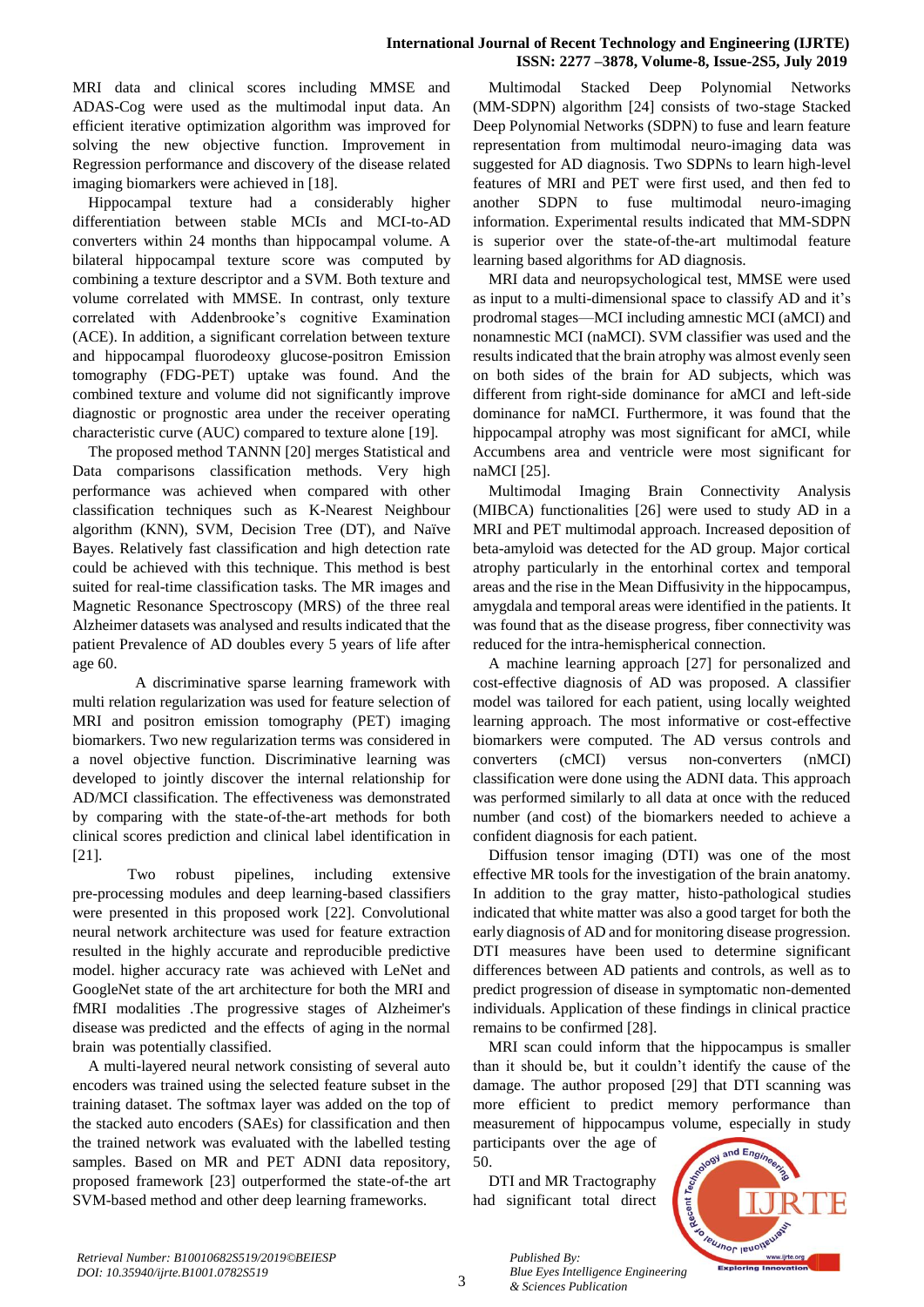costs and resource utilization. No significant cost difference was seen between 1.5- and 3-Tesla MR systems for comparable number of encoding directions used. The total direct cost was found to increase just over 10% for both Tesla system with the increase in encoding directions from 15 to 32. Post processing was the most expensive component of this test. Therefore priority should be given to the development of faster and robust post-processing software to decrease the overall total direct costs. Given the added value of DTI-MR tractography, dedicated reimbursement CPT codes must be developed to ensure the appropriate cost compensation [30].

Studies using Glucose hypo metabolism and gray matter atrophy as measures have shown memory impairment are associated with the degeneration of remote group of areas the mesial temporal lobe, Diencephalic structure such as mammillary bodies, anterior thalamus, and posterior cingulate. These sites were anatomically interconnected via a limbic – diencephalic network .DTI has recently confirmed degeneration of the white matter connections of the limbic diencephalic network in AD by way of a tract-based spatial statistics (TBSS) in [31].

Grey matter structures commonly implicated, including the hippocampus and posterior cingulate, had been identified as parts of a network vulnerable to early AD pathological changes. Diffusion changes in the grey matter 'nodes' of these networks could provide information that is complementary to the more studied changes in white matter [32].

Drawback of the DTI was found to be Limited spatial resolution of the actual image. As well as Tensor model was less informative in grey matter and region with low fractional anisotropy. Despite the relatively poor resolution of the actual images, DTI was powerful because it was found to be sensitive to molecular displacements on the order of 5-10µm in the usual tens of milliseconds given for water diffusion during the MRI measurements [33].

As DTI was found to depend on fast acquisition, it was known to suffer from severe distortion of image. This problem had been dealt in two ways, first post processing routines were used to reshape images to non-distorted form. Second was the use of alternative acquisition routes to significantly reduce these artefacts. Motions/pulsation artefacts - it was extremely sensitive to motion in the subject. Additional source of motion was found to be blood pulsation, which could cause small movements in the brain tissue. If two different white matter fiber systems were found to exist within the same voxel ("crossing fiber") the fractional anisotropy would be artificially reduced and would resemble grey matter. Fiber deviation because of the above certainty in fiber orientation estimation might be reduced. Q-ball imaging (QBI) and persistent angular structure (PAS/MRI) were found to be the solution for the above-mentioned limitations [34].

# *B Retinal Image as a Biomarker*

Eye is considered as a non-invasive and inexpensive biomarker which shares many neural and vascular similarities to the brain. Fundus camera, Optical coherence tomography OCT, OCT angiography, Enhanced depth imaging optical coherence tomography. EDI-OCT and Polarization sensitive Optical Coherent Tomography (PS-OCT) were used to identify the eye based biomarkers. Sensitivity and diagnostic capacity for the disease were increased by the emerging technologies such as OCT angiography, EDI-OCT and PS-OCT.

Eye movements, Pupil Flash responses, Corneal nerve Imaging, Tear fluid proteomics, Crystalline lens Aβ ligand signature, never fiber layer thinning polarization sensitive Aβ signature, Blood Vessel changes, Choroidal thinning, Optic nerve pallor, Retinal Aβ deposit and electrophysiological signature were the Ocular Biomarkers mentioned in this paper [35].

A sparsity coefficient was presented as a good marker of AD to differentiate AD EEG from both MCI and healthy controls. The thresholding wavelet approach was compared with the emerging method of compressive sensing. Results have shown the relationships between the compression ratio and the entropy measures of EEG complexity and considered the reduced complexity a hallmark of EEG in AD [41]. In another study, [42] EEG has been identified as an investigation tool and a potential biomarker for detecting dementia and classifying its severity by providing concise information about the brain activity and how it is affected by AD and vascular dementia (VaD).

Instead of using a single EEG biomarker, information from multiple EEG biomarkers were combined to a diagnostic classification index in order to improve the accuracy of predicting conversion from MCI to AD within 2-year period. This work has shown [43] that multiple EEG biomarkers are mainly related to activity in the beta-frequency range (13–30Hz) could predict conversion from MCI to AD with improved sensitivity and specificity when compared with the best individual biomarker. This approach could also be used to identify the optimal combination of biomarkers in other modalities.

High EEG upper/low alpha power ratio was found to be associated with cortical thinning and lower perfusion in the temporal-parietal lobe. Moreover, atrophy and lower perfusion rate were both considerably correlated with memory impairment in MCI subjects. Therefore the increase of EEG upper/low alpha frequency power ratio could be useful for identifying individuals at risk for progression to AD and found to be of value in the clinical context [44].

The left frontal cognitive ERP indicator could be a sensitive, simple, affordable, and non-invasive biomarker for early detection of aMCI [45].The authors of proposed work [46] believed that the biological complexity of the brain function and the physical "sum" effect of brain electrical fields on EEG recordings could make the understanding of EEG signals a very difficult task.

Even though EEG was affected by the problem of low spatial resolution when compared to other techniques (e.g., fMRI and PET), its high temporal resolution could makes it possible to highlight the mechanism of temporal synchronization of the cortical pyramidal neurons [47].

EEG signal was found to

be cheap, non-invasive and anybody could take samples without the need of going to a medical facility each time.



4

*Published By: Blue Eyes Intelligence Engineering & Sciences Publication*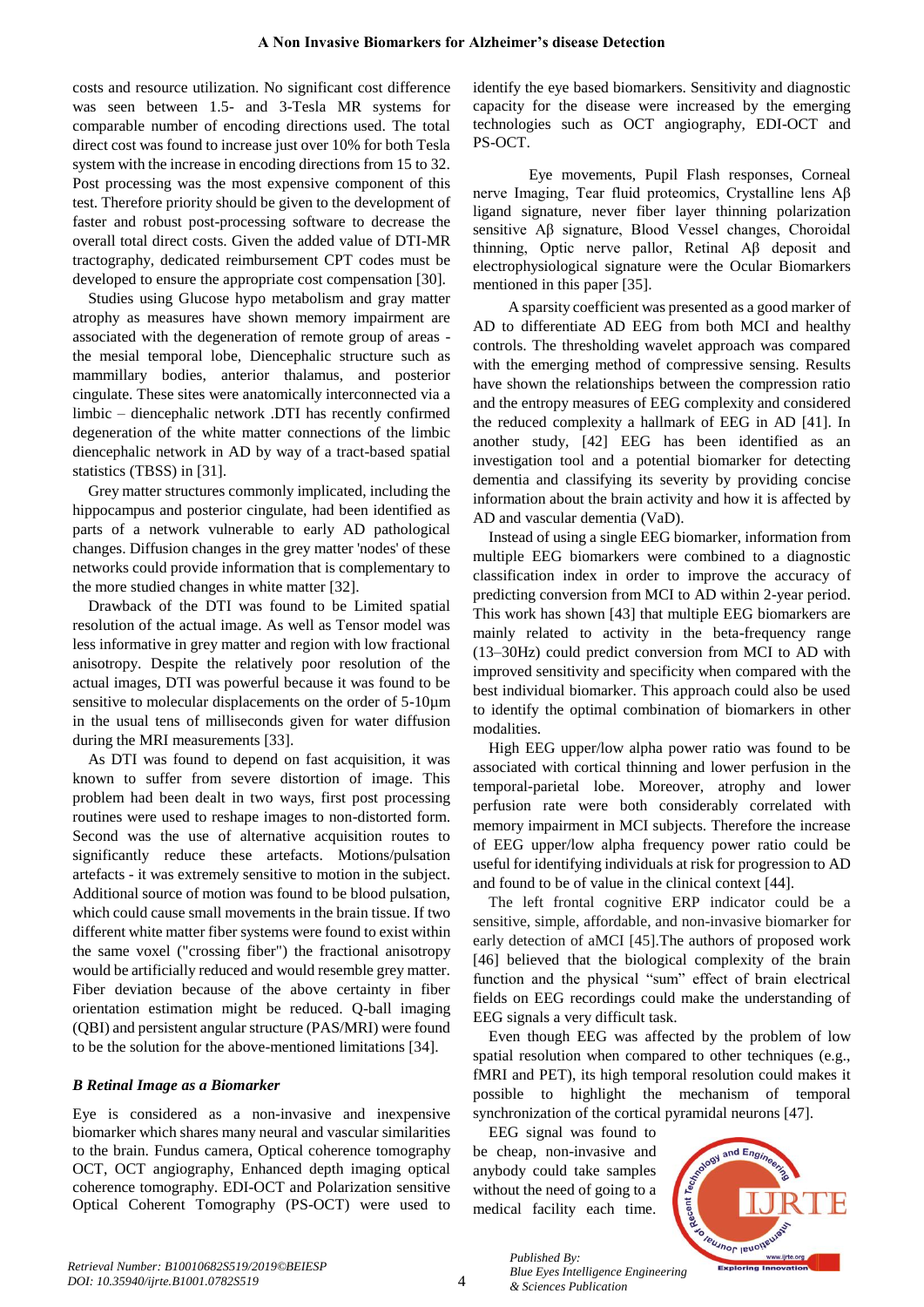## **International Journal of Recent Technology and Engineering (IJRTE) ISSN: 2277 –3878, Volume-8, Issue-2S5, July 2019**

But further research could be needed for EEG to be included in a clinical AD diagnosis [48].

# **IV OLFACTORY DYSFUNCTION**

In the AD pathology, left hemisphere of AD patient had more degeneration than the right hemisphere. A test conducted on peanut and butter odour detection had proved that left nostril has greater decrement of odour detection sensitivity than right nostril of the AD patients [49]. This result has demonstrated the relationship of olfactory dysfunction with the AD pathology.

 The relationship of Tangle density in the entorhinal cortex and CA1-subiculum with the odour identification was identified in the old age. Thus the neuro-fibrillary pathology is directly contributing to the olfactory dysfunction [50]. Brief Smell Identification Test (BSIT) analysed olfactory dysfunction symptoms occurred earlier than the cognitive decline among the AD patients [51].

 The University of Pennsylvania Smell Identification Test (UPSIT) and many other olfactory test were found to have high sensitivity, specificity and correlations. The modern peanut and butter odour identification test is economical and easy to administer. Even though several neurodegenerative and neuropsychiatric diseases were identified through the olfactory test, there was a lacking in the intervention literature. Therefore, these olfactory tests could be tested at least on first–degree relatives at risk for Alzheimer's disease [52].

## **V CONCLUSION**

The characteristics of non-invasive biomarkers such as MRI, fMRI, FDG-PET, MRS, DTI, Ocular Biomarkers, EEG signal and different olfactory tests are reviewed for the early diagnosis of AD. Positron tomography (PET) scanning combined with a brain-imaging agent called Pittsburgh Compound B can detect abnormal brain proteins, known as amyloid plaques. It is concluded that among the non-invasive biomarkers, DTI and EEG seem to be effective for the earliest sign detection of AD. But DTI is complex, time consuming and costly. The most promising biomarker for discriminating AD patients is MRI, while EEG gives the best results for MCI vs controls and MCI vs AD distinction. Low cost, affordability and portable features make EEG a promising technique to detect AD in the early stage. Olfactory test could be used along with other biomarkers for improved early diagnosis of AD.

# **REFERENCES**

- 1. W. Thies, L. Bleiler, " Alzheimer's disease facts and figures," Alzheimer's & Dementia, 2013; 9(2): 208-45.
- 2. K. Strimbu, J. A. Tavel, "What are biomarkers? Current opinion in HIV and AIDS," 2010; 5(6): 463.
- 3. WHO International Programme on Chemical Safety Biomarkers in Risk Assessment: Validity and Validation. 2001. [http://www.inchem.org/documents/ehc/ehc/ehc222.htm.](http://www.inchem.org/documents/ehc/ehc/ehc222.htm) December 30, 2013.
- 4. Mingxia Liu, Daoqiang Zhang\*, and Dinggang Shen\*, Senior Member, IEEE, "Relationship Induced Multi-Template Learning for Diagnosis of Alzheimer's Disease and Mild Cognitive Impairment," IEEE TRANSACTIONS ON MEDICAL IMAGING, VOL. 35, NO. 6, pp. 1463-
- 5. Jin Liu, Min Li, Wei Lan, Fang-Xiang Wu, Yi Pan, and Jianxin Wang, "Classification of Alzheimer's Disease Using Whole Brain Hierarchical Network," IEEE/ACM TRANSACTIONS ON COMPUTATIONAL BIOLOGY AND BIOINFORMATICS, VOL. 14, NO. 8, 2015.
- 6. Robin Wolz, Dong Ping Zhang, et al, "Multi-Method Analysis of MRI Images in Early Diagnostics of Alzheimer's Disease," PLoSONE .,www.plosone.org, Volume 6, Issue 10, e25446, 2011.
- 7. B. Al-Naami, N. Gharaibeh, and A. AlRazzaqKheshman, "Automated Detection of Alzheimer Disease Using Region Growing technique and Artificial Neural Network," International Science Index, Biomedical and Biological Engineering, Vol:7, No:5, pp. 204-208, 2013 waset.org/Publication/11271.
- 8. Luis Javier Herrera\*, Ignacio Rojas, H. Pomares, A. Guillén, O. Valenzuela, O. Baños, "Classification of MRI images for Alzheimer's disease detection," SocialCom/PASSAT/Big Data/EconCom/BioMedCom, pp. 846-851, 2013, IEEE.
- 9. Simon Duchesne\*, Member, IEEE, Anna Caroli, et al. "MRI-Based Automated Computer Classification of Probable AD versus Normal Controls," IEEE TRANSACTIONS ON MEDICAL IMAGING, Vol. 27, N0. 4, pp. 509-520, 2008.
- 10. Chenhui Hu, Xue Hua, Jun Ying, Paul M. Thompson, Georges E. Fakhri, Fellow, IEEE, and Quanzheng Li, "Localizing Sources of Brain Disease Progression with Network Diffusion Model," IEEE JOURNAL OF SELECTED TOPICS IN SIGNAL PROCESSING, VOL. 10, NO. 7, pp. 1214-1225, 2016
- 11. R. Armañanzas, M. Iglesias, D. A. Morales and L. Alonso-Nanclares, "Voxel-Based Diagnosis of Alzheimer's Disease Using Classifier Ensembles," in IEEE Journal of Biomedical and Health Informatics, vol. 21, no. 3, pp. 778-784, May 2017. doi: 10.1109/JBHI.2016.2538559
- 12. Tianhao Zhang\*, Member, IEEE, and Christos Davatzikos, Senior Member, IEEE, "ODVBA: Optimally-Discriminative Voxel-Based Analysis," IEEE TRANSACTIONS ON MEDICAL IMAGING, VOL. 30, NO. 8, pp. 1441-1454, 2011.
- 13. Aoyan Dong\*, Nicolas Honnorat, Member, IEEE, Bilwaj Gaonkar, and Christos Davatzikos, Fellow, IEEE, "CHIMERA: Clustering of Heterogeneous Disease Effects via Distribution Matching of Imaging Patterns," IEEE TRANSACTIONS ON MEDICAL IMAGING, VOL. 35, NO. 2, pp. 612-621, 2016.
- 14. Ching-Cheng Chuang, Pei-Ning Wang, et al, " Near-Infrared Brain Volumetric Imaging Method: A Monte Carlo Study," IEEE JOURNAL OF SELECTED TOPICS IN QUANTUM ELECTRONICS, VOL. 18, NO. 3, pp. 1122-1129, 2012.
- 15. Jun Zhang, Yue Gao, Senior Member, IEEE, Yaozong Gao, Brent C. Munsell, and Dinggang Shen\*, Senior Member, IEEE, "Detecting Anatomical Landmarks for Fast Alzheimer's Disease Diagnosis," IEEE TRANSACTIONS ON MEDICAL IMAGING, VOL. 35, NO. 12, pp. 2524-2533, 2016.
- 16. G. B. Frisoni, et al, "The clinical use of structural MRI in Alzheimer disease," Nat Rev Neurol. Author manuscript; pp.67-77, available in PMC 2011 .
- 17. Mingxia Liu, Daoqiang Zhang∗, Ehsan Adeli, Member, IEEE, and Dinggang Shen∗, Senior Member, IEEE," Inherent Structure-Based Multiview Learning With Multitemplate Feature Representation for Alzheimer's Disease Diagnosis," IEEE TRANSACTIONS ON BIOMEDICAL ENGINEERING, VOL. 63, NO. 7,pp. 1473-1482, 2016.
- 18. Biao Jie, Mingxia Liu, Jun Liu, Daoqiang Zhang∗, and DinggangShen∗,"Temporally Constrained Group Sparse Learning for Longitudinal Data Analysis in Alzheimer's Disease," IEEE TRANSACTIONS ON BIOMEDICAL ENGINEERING, VOL. 64, NO. 1, pp. 238-249, 2017.
- 19. [L. Sørensen , C. Igel, N. Liv Hansen, M.Osler, M. Lauritzen, E. Rostrup, M. Nielsen, for the Alzheimer's Disease Neuroimaging Initiative and the Australian Imaging Biomarkers and Lifestyle Flagship Study of Ageing (2015), "Early detection of Alzheimer's disease using MRI hippocampal texture," Hum Brain Mapp, accepted, which has been published in final form at DOI:10.1002/hbm.23091.
- 20. E. M. Ali, A. F. Seddik, M. H. Haggag, "Automatic Detection and Classification of Alzheimer's Disease from MRI using TANNN," International Journal of
- Computer Applications (0975 – 8887) Volume 148 – No.9, pp. 30-34, 2016. 21. Baiying Lei, Member, IEEE, Peng Yang, Tianfu Wang,

Siping Chen, and Dong Ni,

*& Sciences Publication* 

*Published By:*